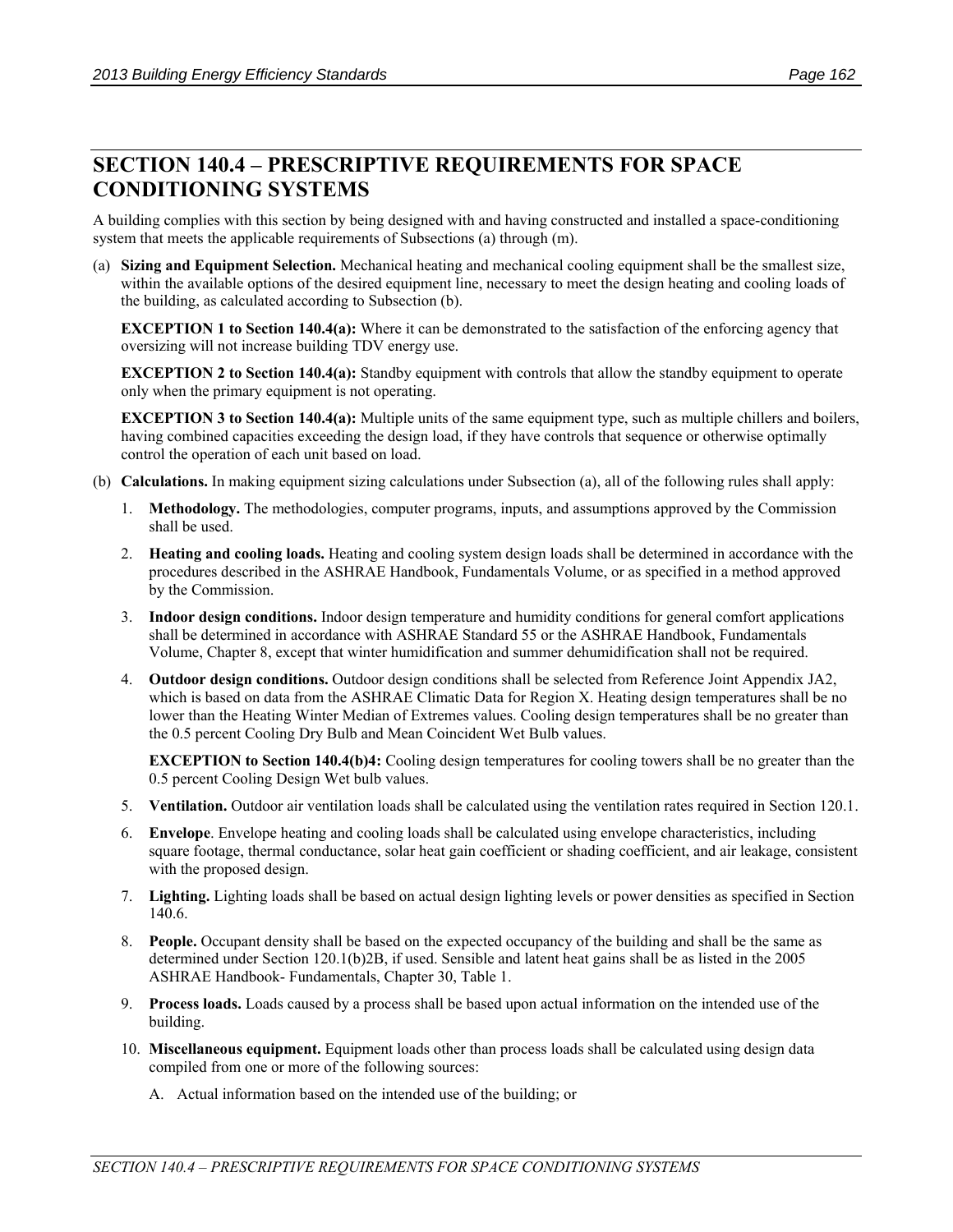- B. Published data from manufacturer's technical publications or from technical societies, such as the ASHRAE Handbook, Applications Volume; or
- C. Other data based on the designer's experience of expected loads and occupancy patterns.
- 11. **Internal heat gains.** Internal heat gains may be ignored for heating load calculations.
- 12. **Safety factor.** Design loads may be increased by up to 10 percent to account for unexpected loads or changes in space usage.
- 13. **Other loads.** Loads such as warm-up or cool-down shall be calculated from principles based on the heat capacity of the building and its contents, the degree of setback, and desired recovery time; or may be assumed to be no more than 30 percent for heating and 10 percent for cooling of the steady-state design loads. In addition, the steady-state load may include a safety factor in accordance with Section 140.4(b)12.
- (c) **Power Consumption of Fans.** Each fan system used for space conditioning shall meet the requirements of Items 1, 2, 3 and 4 below. Total fan system power demand equals the sum of the power demand of all fans in the system that are required to operate at design conditions in order to supply air from the heating or cooling source to the conditioned space, and to return it back to the source or to exhaust it to the outdoors; however, total fan system power demand need not include (i) the additional power demand caused solely by air treatment or filtering systems with final pressure drops more than 245 pascals or one-inch water column (only the energy accounted for by the amount of pressure drop that is over 1 inch may be excluded), or (ii) fan system power caused solely by exempt process loads.
	- 1. **Constant volume fan systems.** The total fan power index at design conditions of each fan system with total horsepower over 25 hp shall not exceed 0.8 watts per cfm of supply air.

## 2. **Variable air volume (VAV) systems.**

- A. The total fan power index at design conditions of each fan system with total horsepower over 25 hp shall not exceed 1.25 watts per cfm of supply air; and
- B. Static Pressure Sensor Location. Static pressure sensors used to control variable air volume fans shall be placed in a position such that the controller set point is no greater than one-third the total design fan static pressure, except for systems with zone reset control complying with Section140.4(c)2C. If this results in the sensor being located downstream of any major duct split, multiple sensors shall be installed in each major branch with fan capacity controlled to satisfy the sensor furthest below its setpoint; and.
- C. Set Point Reset. For systems with direct digital control of individual zone boxes reporting to the central control panel, static pressure set points shall be reset based on the zone requiring the most pressure; i.e., the set point is reset lower until one zone damper is nearly wide open.
- 3. **Air-treatment or filtering systems.** For systems with air-treatment or filtering systems, calculate the total adjusted fan power index using [Equation 140.4-A:](#page-1-0)

#### <span id="page-1-0"></span>EQUATION 140.4-A ADJUSTED TOTAL FAN POWER INDEX

Adjusted total fan power index  $=$  Fan power index x Fan Adjustment

$$
Fan \,\, Adjustment = 1 - \left(\frac{SP_a - 1}{SP_f}\right)
$$

WHERE:

- $SP_a$  = Air pressure drop across the air-treatment or filtering system.
- $SP<sub>f</sub>$  = Total pressure drop across the fan.
- 4. **Fractional HVAC Motors for Fans.** HVAC motors for fans that are less than1 hp and 1/12 hp or greater shall be electronically-commutated motors or shall have a minimum motor efficiency of 70 percent when rated in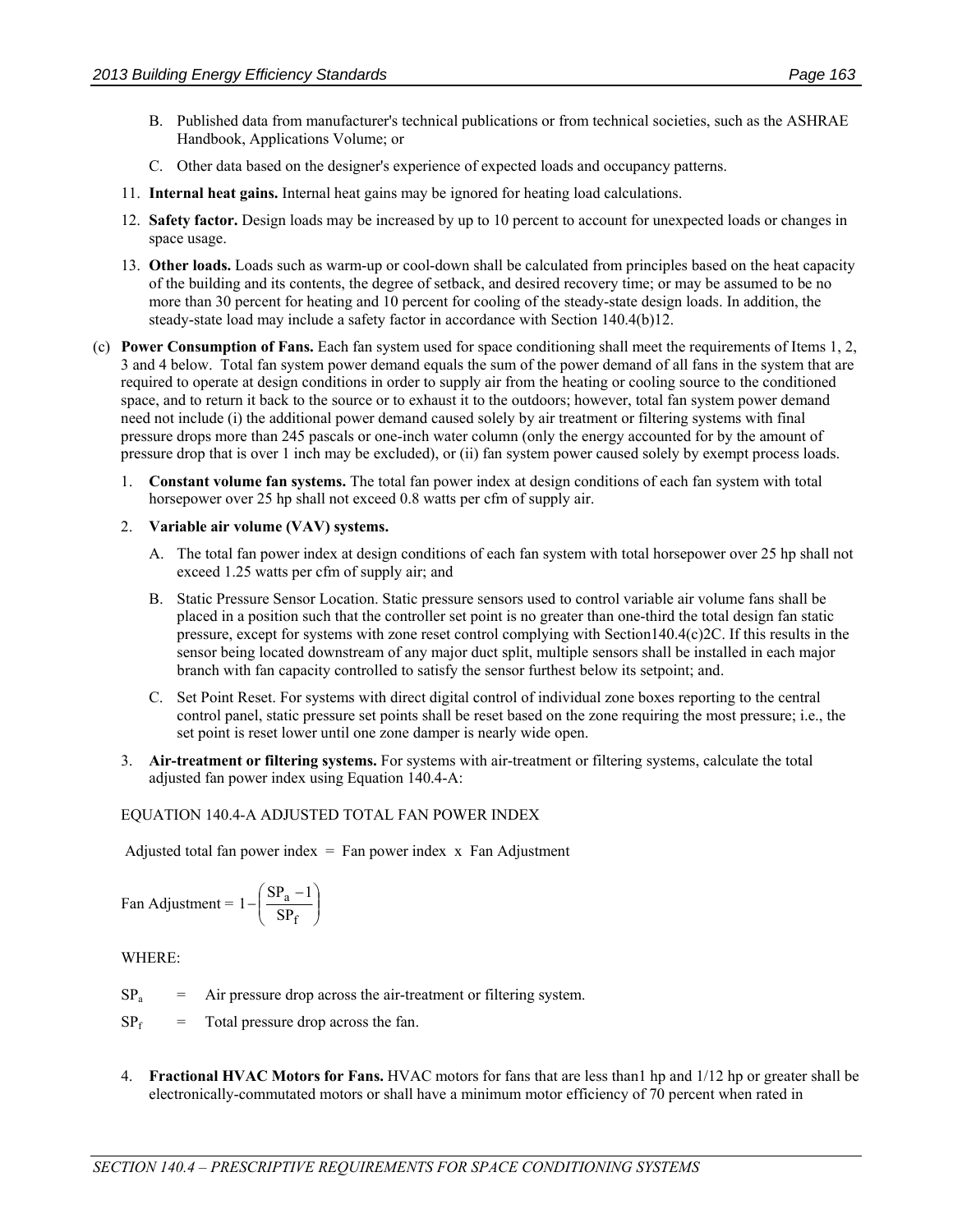accordance with NEMA Standard MG 1-2006 at full load rating conditions. These motors shall also have the means to adjust motor speed for either balancing or remote control. Belt-driven fans may use sheave adjustments for airflow balancing in lieu of a varying motor speed.

**EXCEPTION 1 to Section 140.4(c)4:** Motors in fan-coils and terminal units that operate only when providing heating to the space served.

**EXCEPTION 2 to Section 140.4(c)4:** Motors in space conditioning equipment certified under Section 110.1 or 110.2.

- (d) **Space-conditioning Zone Controls.** Each space-conditioning zone shall have controls that prevent:
	- 1. Reheating; and
	- 2. Recooling; and
	- 3. Simultaneous provisions of heating and cooling to the same zone, such as mixing or simultaneous supply of air that has been previously mechanically heated and air that has been previously cooled either by cooling equipment or by economizer systems.

**EXCEPTION 1 to Section 140.4(d):** Zones served by variable air-volume systems that are designed and controlled to reduce, to a minimum, the volume of reheated, re-cooled, or mixed air are allowed only if the controls meet all of the following requirements:

- A. For each zone with direct digital controls (DDC):
	- i. The volume of primary air that is reheated, re-cooled, or mixed air supply shall not exceed the larger of:
		- a. 50 percent of the peak primary airflow; or
		- b. The design zone outdoor airflow rate per Section 120.1.
	- ii. The volume of primary air in the deadband shall not exceed the larger of:
		- a. 20 percent of the peak primary airflow; or
		- b. The design zone outdoor airflow rate per Section 120.1.
	- iii. The first stage of heating consists of modulating the zone supply air temperature setpoint up to a maximum setpoint no higher than 95ºF while the airflow is maintained at the dead band flow rate.
	- iv. The second stage of heating consists of modulating the airflow rate from the dead band flow rate up to the heating maximum flow rate.
- B. For each zone without DDC, the volume of primary air that is reheated, re-cooled, or mixed air supply shall not exceed the larger of the following:
	- i. 30 percent of the peak primary airflow; or
	- ii. The design zone outdoor airflow rate per Section 120.1.

**EXCEPTION 2 to Section 140.4(d):** Zones with special pressurization relationships or cross-contamination control needs.

**EXCEPTION 3 to Section 140.4(d):** Zones served by space-conditioning systems in which at least 75 percent of the energy for reheating, or providing warm air in mixing systems, is provided from a site-recovered or site-solar energy source.

**EXCEPTION 4 to Section 140.4(d):** Zones in which specific humidity levels are required to satisfy exempt process loads. Computer Rooms or other spaces where the only process load is from IT equipment may not use this exception.

**EXCEPTION 5 to Section 140.4(d):** Zones with a peak supply-air quantity of 300 cfm or less.

#### (e) **Economizers.**

1. Each cooling fan system that has a design total mechanical cooling capacity over 54,000 Btu/hr shall include either: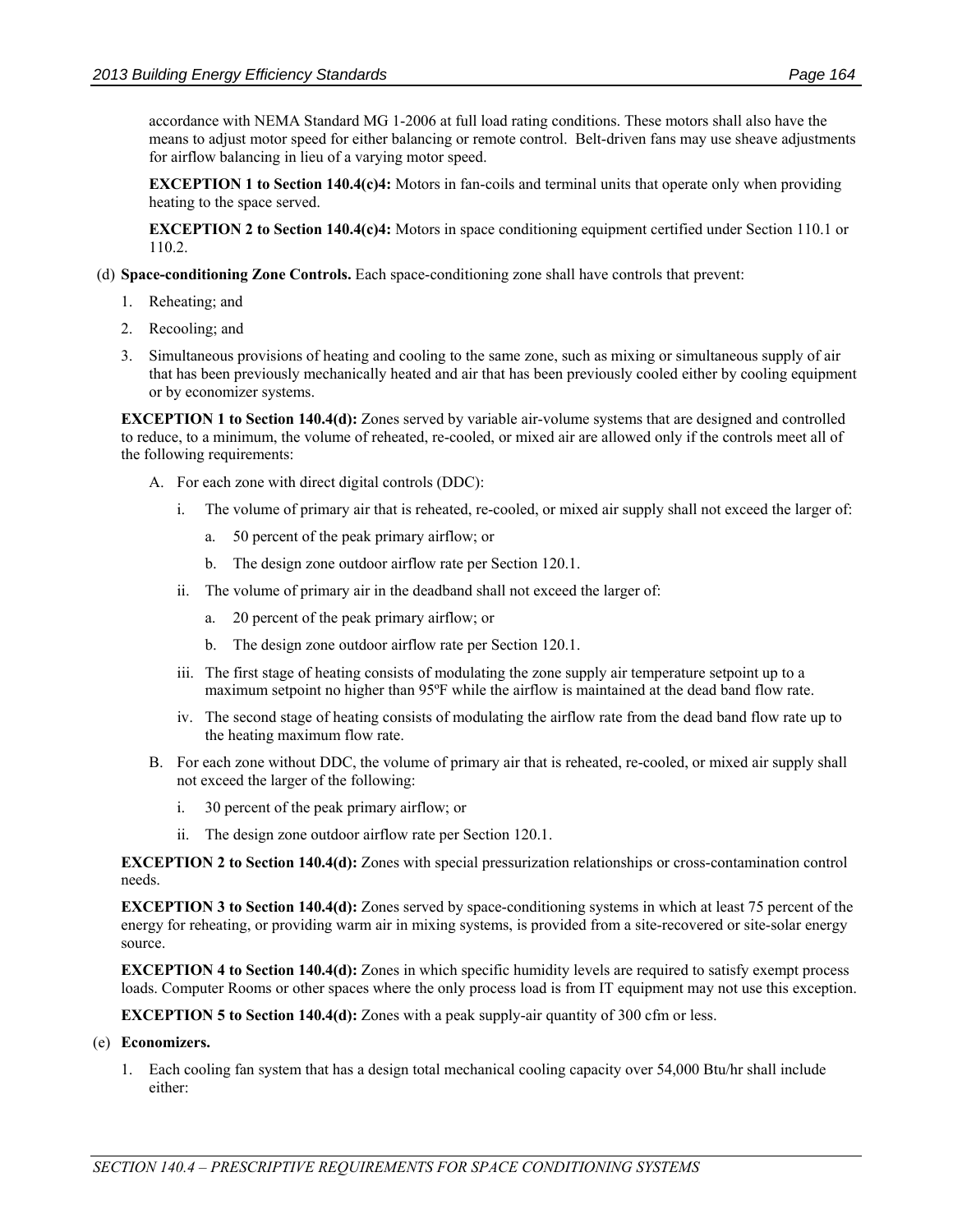- A. An air economizer capable of modulating outside-air and return-air dampers to supply 100 percent of the design supply air quantity as outside-air; or
- B. A water economizer capable of providing 100 percent of the expected system cooling load as calculated in accordance with a method approved by the Commission, at outside air temperatures of 50°F dry-bulb and 45°F wet-bulb and below.

**EXCEPTION 1 to Section 140.4(e)1:** Where special outside air filtration and treatment, for the reduction and treatment of unusual outdoor contaminants, makes compliance infeasible.

**EXCEPTION 2 to Section 140.4(e)1:** Where the use of outdoor air for cooling will affect other systems, such as humidification, dehumidification, or supermarket refrigeration systems, so as to increase overall building TDV energy use.

**EXCEPTION 3 to Section 140.4(e)1:** Systems serving high-rise residential living quarters and hotel/motel guest rooms.

**EXCEPTION 4 to Section 140.4(e)1:** Where cooling systems have the cooling efficiency that meets or exceeds the cooling efficiency improvement requirements in TABLE 140.4-A.

**EXCEPTION 5 to Section 140.4(e)1:** Fan systems primarily serving computer room(s). See Section 140.9(a) for computer room economizer requirements.

| 111DLD 1 1 0.1 11   | BCONOMIEDI HUIDD OI I                     | ,,,,,,,,            |
|---------------------|-------------------------------------------|---------------------|
| <b>Climate Zone</b> | <b>Efficiency Improvement<sup>a</sup></b> |                     |
| 1                   | 70%                                       |                     |
| $\overline{2}$      | 65%                                       |                     |
| $\overline{3}$      | 65%                                       |                     |
| 4                   | 65%                                       | <sup>a</sup> If a u |
| 5                   | 70%                                       | SEER,               |
| 6                   | 30%                                       | Wδ<br>or            |
| 7                   | 30%                                       | minim               |
| 8                   | 30%                                       | unit m<br>shown.    |
| 9                   | 30%                                       | with a              |
| 10                  | 30%                                       | $COP$ c             |
| 11                  | 30%                                       | increas             |
| 12                  | 30%                                       |                     |
| 13                  | 30%                                       |                     |
| 14                  | 30%                                       |                     |
| 15                  | 30%                                       |                     |
| 16                  | 70%                                       |                     |

*TABLE 140.4-A ECONOMIZER TRADE-OFF TABLE FOR COOLING SYSTEMS* 

Init is rated with an IPLV, IEER or then to eliminate the required air ter economizer, the applicable am cooling efficiency of the HVAC ust be increased by the percentage If the HVAC unit is only rated full load metric, such as EER or cooling, then that metric must be ed by the percentage shown.

- 2. If an economizer is required by Section 140.4(e)1 it shall be:
	- A. Designed and equipped with controls so that economizer operation does not increase the building heating energy use during normal operation; and

**EXCEPTION to Section 140.4(e)2A:** Systems that provide 75 percent of the annual energy used for mechanical heating from site-recovered energy or a site-solar energy source.

- B. Capable of providing partial cooling even when additional mechanical cooling is required to meet the remainder of the cooling load.
- 3. If an economizer is required by Section  $140.4(e)1$ , and an air economizer is used to meet the requirement, then it shall be a type listed in, and shall have high limit shutoff controls complying with TABLE 140.4-B,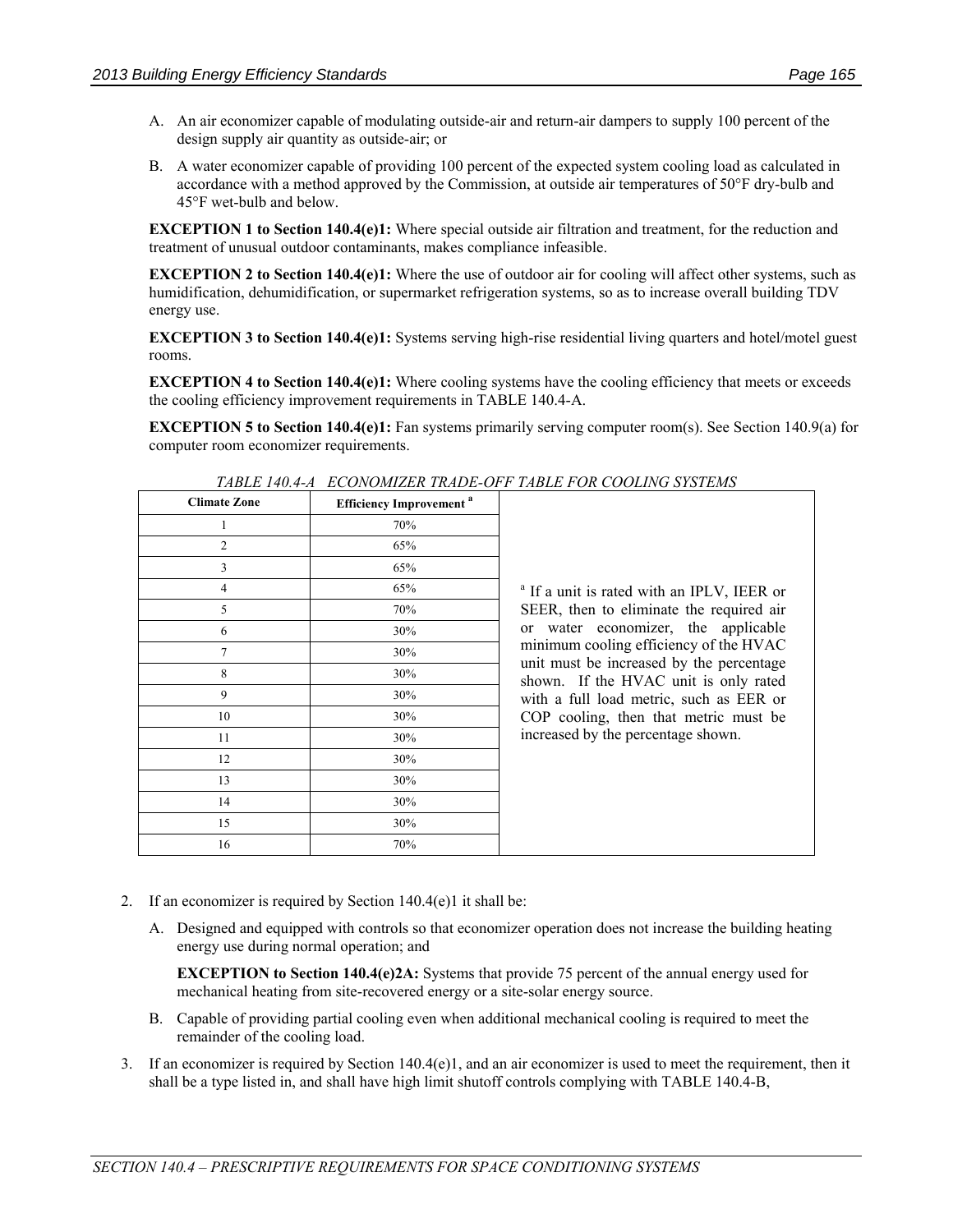| Device Type <sup>a</sup>                                    |                      | <b>Required High Limit (Economizer Off When):</b>           |                                                                                                           |  |
|-------------------------------------------------------------|----------------------|-------------------------------------------------------------|-----------------------------------------------------------------------------------------------------------|--|
|                                                             | <b>Climate Zones</b> | <b>Equation</b> <sup>b</sup>                                | <b>Description</b>                                                                                        |  |
| Fixed Dry Bulb                                              | $1, 3, 5, 11-16$     | $T_{OA}$ > 75°F                                             | Outdoor air temperature exceeds 75°F                                                                      |  |
|                                                             | 2, 4, 10             | $T_{OA}$ > 73°F                                             | Outdoor air temperature exceeds 73°F                                                                      |  |
|                                                             | 6, 8, 9              | $T_{OA}$ > 71°F                                             | Outdoor air temperature exceeds 71°F                                                                      |  |
|                                                             | 7                    | $T_{OA}$ > 69°F                                             | Outdoor air temperature exceeds 69°F                                                                      |  |
| Differential Dry Bulb                                       | $1, 3, 5, 11-16$     | $T_{OA} > T_{RA}^{\circ}F$                                  | Outdoor air temperature exceeds return air<br>temperature                                                 |  |
|                                                             | 2, 4, 10             | $T_{OA} > T_{RA} - 2$ <sup>o</sup> F                        | Outdoor air temperature exceeds return air<br>temperature minus 2°F                                       |  |
|                                                             | 6, 8, 9              | $T_{OA}$ > $T_{BA}$ -4°F                                    | Outdoor air temperature exceeds return air<br>temperature minus 4°F                                       |  |
|                                                             | 7                    | $T_{OA}$ > $T_{RA}$ -6°F                                    | Outdoor air temperature exceeds return air<br>temperature minus $6^{\circ}$ F                             |  |
| Fixed Enthalpy <sup><math>c</math></sup> + Fixed<br>Drybulb | All                  | $h_{OA}$ > 28 Btu/lb <sup>c</sup> or T <sub>OA</sub> > 75°F | Outdoor air enthalpy exceeds 28 Btu/lb of dry air <sup>c</sup> or<br>Outdoor air temperature exceeds 75°F |  |

### *TABLE 140.4-B AIR ECONOMIZER HIGH LIMIT SHUT OFF CONTROL REQUIREMENTS*

<sup>a</sup> Only the high limit control devices listed are allowed to be used and at the setpoints listed. Others such as Dew Point, Fixed Enthalpy, Electronic Enthalpy, and Differential Enthalpy Controls, may not be used in any climate zone for compliance with Section 140.4(e)1 unless approval for use is provided by the Energy Commission Executive Director.

<sup>b</sup> Devices with selectable (rather than adjustable) setpoints shall be capable of being set to within  $2^{\circ}F$  and 2 Btu/lb of the setpoint listed.

<sup>c</sup> At altitudes substantially different than sea level, the Fixed Enthalpy limit value shall be set to the enthalpy value at 75°F and 50% relative humidity. As an example, at approximately 6,000 foot elevation, the fixed enthalpy limit is approximately 30.7 Btu/lb.

- 4. If an economizer is required by Section 140.4(e)1, and an air economizer is used to meet the requirement, then the air economizer, and all return air dampers on any individual cooling fan system that has a total mechanical cooling capacity over 45,000 Btu/hr shall have the following features:
	- A. **Warranty.** 5-year Manufacturer warranty of economizer assembly.
	- B. **Damper reliability testing.** Suppliers of economizers shall certify that the economizer assembly, including but not limited to outdoor air damper, return air damper, drive linkage, and actuator, have been tested and are able to open and close against the rated airflow and pressure of the system after 60,000 damper opening and closing cycles.
	- C. **Damper leakage.** Economizer and return dampers shall be certified in accordance with AMCA Publication 511 to have a maximum leakage rate of 10 cfm/sf at 1.0 in. w.g.
	- D. **Adjustable setpoint.** If the high-limit control is fixed dry-bulb or fixed enthalpy + fixed dry-bulb then the control shall have an adjustable setpoint.
	- E. **Sensor accuracy.** Outdoor air, return air, mixed air, and supply air sensors shall be calibrated within the following accuracies.
		- i. Drybulb and wetbulb temperatures accurate to  $\pm 2^{\circ}$ F over the range of 40°F to 80°F.
		- ii. Enthalpy accurate to  $\pm 3$  Btu/lb over the range of 20 Btu/lb to 36 Btu/lb.
		- iii. Relative humidity (RH) accurate to  $\pm 5$  percent over the range of 20 percent to 80 percent RH.
	- F. **Sensor calibration data.** Data used for control of the economizer shall be plotted on a sensor performance curve.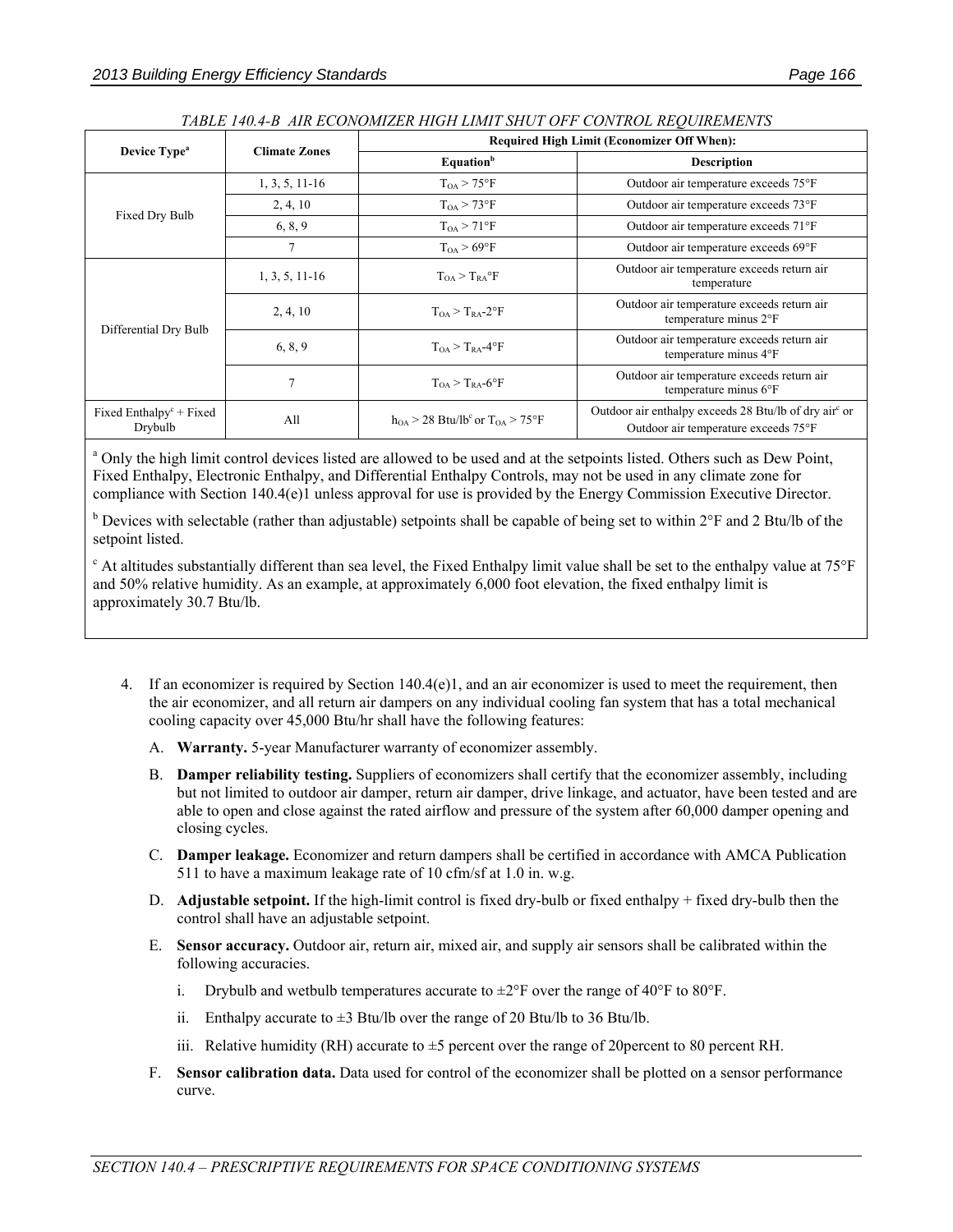- G. **Sensor high limit control.** Sensors used for the high limit control shall be located to prevent false readings, including but not limited to being properly shielded from direct sunlight.
- H. **Relief air system.** Relief air systems shall be capable of providing 100 percent outside air without overpressurizing the building.
- 5. Systems that include an air economizer to meet Section  $140.4(e)1$  shall include the following:
	- A. Unit controls shall have mechanical capacity controls interlocked with economizer controls such that the economizer is at 100 percent open position when mechanical cooling is on and does not begin to close until the leaving air temperature is less than 45°F.
	- B. Direct Expansion (DX) units that control the capacity of the mechanical cooling directly based on occupied space temperature shall have a minimum of 2 stages of mechanical cooling capacity, per the following effective dates:
		- i. ≥ 75,000 Btu/hr Effective 1/1/2014
		- ii. ≥ 65,000 Btu/hr Effective 1/1/2016
	- C. Effective 1/1/2014, DX units not within the scope of Section 140.4(e)5,B, such as those that control space temperature by modulating the airflow to the space, shall (i) comply with the requirements in TABLE 140.4- C, and (ii) shall have controls that do-not false load the mechanical cooling system by limiting or disabling the economizer or by any other means, such as hot gas bypass, except at the lowest stage of mechanical cooling capacity.

| TABLE 140.4-C DIRECT EXPANSION (DX) UNIT REQUIREMENTS FOR COOLING |  |
|-------------------------------------------------------------------|--|
| STAGES AND COMPRESSOR DISPLACEMENT                                |  |

| <b>Cooling Capacity</b>                      | <b>Minimum Number of</b><br><b>Mechanical Cooling Stages</b> | <b>Minimum Compressor</b><br><b>Displacement</b> |
|----------------------------------------------|--------------------------------------------------------------|--------------------------------------------------|
| $\geq 65,000$ Btu/h and<br>$< 240,000$ Btu/h | 3 stages                                                     | $\leq$ 35% full load                             |
| $\geq$ 240,000 Btu/h                         | 4 stages                                                     | $\leq$ 25% full load                             |

- (f) **Supply Air Temperature Reset Controls.** Space-conditioning systems supplying heated or cooled air to multiple zones shall include controls that automatically reset supply-air temperatures. Air distribution systems serving zones that are likely to have constant loads, such as interior zones, shall be designed for the air flows resulting from the fully reset supply air temperature. Supply air temperature reset controls shall be:
	- 1. In response to representative building loads or to outdoor air temperature; and
	- 2. At least 25 percent of the difference between the design supply-air temperature and the design room air temperature.

**EXCEPTION 1 to Section 140.4(f):** Systems that meet the requirements of Section 140.4(d), without using Exception 1 or 2 to that section.

**EXCEPTION 2 to Section 140.4(f):** Where supply-air temperature reset would increase overall building energy use.

**EXCEPTION 3 to Section 140.4(f):** Systems supplying zones in which specific humidity levels are required to satisfy exempt process loads. Computer Rooms or other spaces with only IT equipment may not use this exception.

(g) **Electric Resistance Heating.** Electric resistance heating systems shall not be used for space heating.

**EXCEPTION 1 to Section 140.4(g):** Where an electric-resistance heating system supplements a heating system in which at least 60 percent of the annual energy requirement is supplied by site-solar or recovered energy.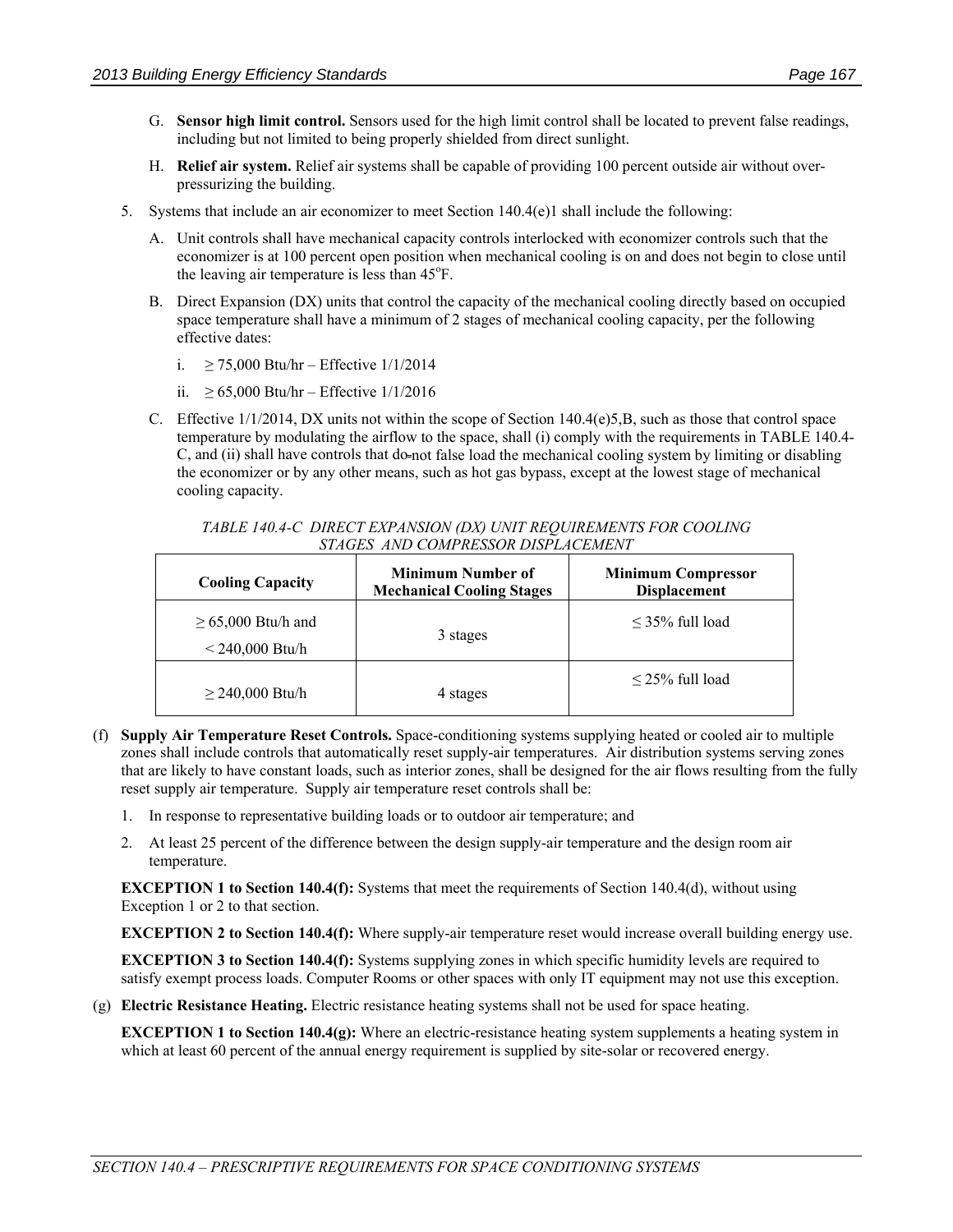**EXCEPTION 2 to Section 140.4(g):** Where an electric-resistance heating system supplements a heat pump heating system, and the heating capacity of the heat pump is more than 75 percent of the design heating load calculated in accordance with Section 140.4(a) at the design outdoor temperature specified in Section 140.4(b)4.

**EXCEPTION 3 to Section 140.4(g):** Where the total capacity of all electric-resistance heating systems serving the entire building is less than 10 percent of the total design output capacity of all heating equipment serving the entire building.

**EXCEPTION 4 to Section 140.4(g):** Where the total capacity of all electric-resistance heating systems serving the entire building, excluding those allowed under Exception 2, is no more than 3 kW.

**EXCEPTION 5 to Section 140.4(g):** Where an electric resistance heating system serves an entire building that is not a high-rise residential or hotel/motel building; and has a conditioned floor area no greater than 5,000 square feet; and has no mechanical cooling; and is in an area where natural gas is not currently available and an extension of a natural gas system is impractical, as determined by the natural gas utility.

#### (h) **Heat Rejection Systems.**

- 1. **Scope.** Subsection 140.4(h) applies to heat rejection equipment used in comfort cooling systems such as aircooled condensers, open cooling towers, closed-circuit cooling towers, and evaporative condensers.
- 2. **Fan Speed Control.** Each fan powered by a motor of 7.5 hp (5.6 kW) or larger shall have the capability to operate that fan at 2/3 of full speed or less, and shall have controls that automatically change the fan speed to control the leaving fluid temperature or condensing temperature or pressure of the heat rejection device.

**EXCEPTION 1 to Section 140.4(h)2:** Heat rejection devices included as an integral part of the equipment listed in TABLE 110.2-A through TABLE 110.2-I.

**EXCEPTION 2 to Section 140.4(h)2:** Condenser fans serving multiple refrigerant circuits.

**EXCEPTION 3 to Section 140.4(h)2:** Condenser fans serving flooded condensers.

**EXCEPTION 4 to Section 140.4(h)2:** Up to 1/3 of the fans on a condenser or tower with multiple fans where the lead fans comply with the speed control requirement.

- 3. **Tower Flow Turndown.** Open cooling towers configured with multiple condenser water pumps shall be designed so that all cells can be run in parallel with the larger of:
	- A. The flow that is produced by the smallest pump; or
	- B. 50 percent of the design flow for the cell.
- 4. **Limitation on Centrifugal Fan Cooling Towers.** Open cooling towers with a combined rated capacity of 900 gpm and greater at 95°F condenser water return, 85°F condenser water supply, and 75°F outdoor wet-bulb temperature, shall use propeller fans and shall not use centrifugal fans.

**EXCEPTION 1 to Section 140.4(h)4:** Cooling towers that are ducted (inlet or discharge) or have an external sound trap that requires external static pressure capability.

**EXCEPTION 2 to Section 140.4(h)4:** Cooling towers that meet the energy efficiency requirement for propeller fan towers in Section 110.2, TABLE 110.2-G.

- 5. **Multiple Cell Heat Rejection Equipment.** Multiple cell heat rejection equipment with variable speed fan drives shall:
	- A. Operate the maximum number of fans allowed that comply with the manufacturer's requirements for all system components, and
	- B. Control all operating fans to the same speed. Minimum fan speed shall comply with the minimum allowable speed of the fan drive per the manufactures recommendation. Staging of fans is allowed once the fans are at their minimum operating speed.
- (i) **Minimum Chiller Efficiency.** Chillers shall meet or exceed Path B from TABLE 110.2-D

**EXCEPTION 1 to Section 140.4(i):** Chillers with electrical service > 600V.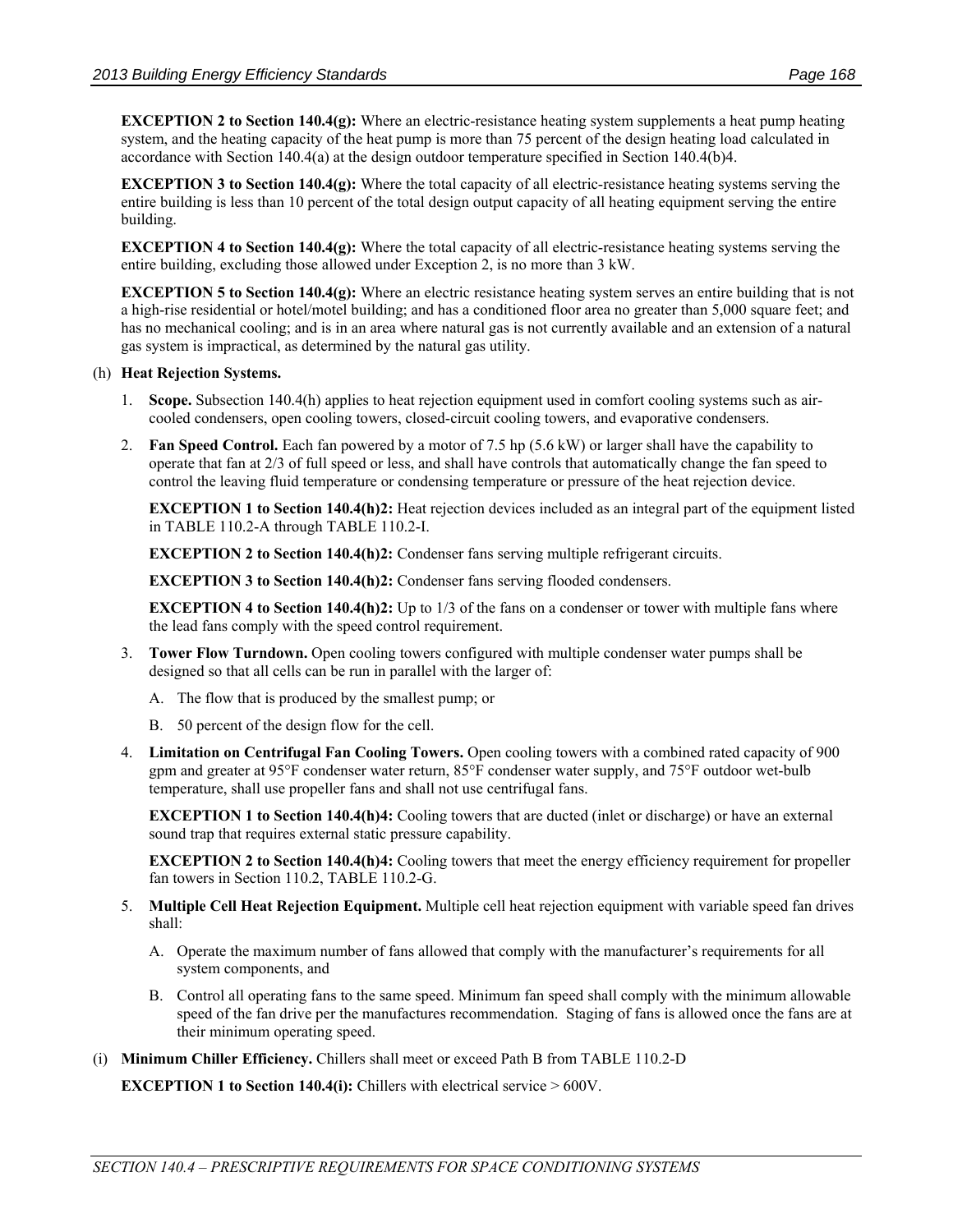- **EXCEPTION 2 to Section 140.4(i):** Chillers attached to a heat recovery system with a design heat recovery capacity > 40 percent of the design chiller cooling capacity.
- **EXCEPTION 3 to Section 140.4(i):** Chillers used to charge thermal energy storage systems where the charging temperature is  $< 40$  °F.
- **EXCEPTION 4 to Section 140.4(i):** In buildings with more than 3 chillers, only 3 chillers are required to meet the Path B efficiencies.
- (j) **Limitation of Air-Cooled Chillers.** Chilled water plants shall not have more than 300 tons provided by air-cooled chillers.

**EXCEPTION 1 to Section 140.4(j):** Where the water quality at the building site fails to meet manufacturer's specifications for the use of water-cooled chillers.

**EXCEPTION 2 to Section 140.4(j):** Chillers that are used to charge a thermal energy storage system with a design temperature of less than 40 degrees F (4 degrees C).

**EXCEPTION 3 to Section 140.4(j):** Air cooled chillers with minimum efficiencies approved by the Commission pursuant to Section 10-109(d).

#### (k) **Hydronic System Measures**

1. **Hydronic Variable Flow Systems.** HVAC chilled and hot water pumping shall be designed for variable fluid flow and shall be capable of reducing pump flow rates to no more than the larger of: a) 50 percent or less of the design flow rate; or b) the minimum flow required by the equipment manufacturer for the proper operation of equipment served by the system.

**EXCEPTION 1 to Section 140.4(k)1:** Systems that include no more than three control valves.

**EXCEPTION 2 to Section 140.4(k)1:** Systems having a total pump system power less than or equal to 1.5 hp.

- 2. **Chiller Isolation.** When a chilled water system includes more than one chiller, provisions shall be made so that flow through any chiller is automatically shut off when that chiller is shut off while still maintaining flow through other operating chiller(s). Chillers that are piped in series for the purpose of increased temperature differential shall be considered as one chiller.
- 3. **Boiler Isolation.** When a hot water plant includes more than one boiler, provisions shall be made so that flow through any boiler is automatically shut off when that boiler is shut off while still maintaining flow through other operating boiler(s).
- 4. **Chilled and Hot Water Temperature Reset Controls.** Systems with a design capacity exceeding 500,000 Btu/hr supplying chilled or heated water shall include controls that automatically reset supply water temperatures as a function of representative building loads or outside air temperature.

**EXCEPTION to Section 140.4(k)4:** Hydronic systems that use variable flow to reduce pumping energy in accordance with Section 140.4(k)1.

5. **Water-Cooled Air Conditioner and Hydronic Heat Pump Systems.** Water circulation systems serving watercooled air conditioners, hydronic heat pumps, or both, that have total pump system power exceeding 5 hp shall have flow controls that meet the requirements of Section 140.4(k)6. Each such air conditioner or heat pump shall have a two-position automatic valve interlocked to shut off water flow when the compressor is off.

#### 6. **Variable Flow Controls.**

- A. Variable Speed Drives. Individual pumps serving variable flow systems and having a motor horsepower exceeding 5 hp shall have controls or devices (such as variable speed controls) that will result in pump motor demand of no more than 30 percent of design wattage at 50 percent of design water flow. The pumps shall be controlled as a function of required differential pressure.
- B. Pressure Sensor Location and Setpoint.
	- i. For systems without direct digital control of individual coils reporting to the central control panel, differential pressure shall be measured at the most remote heat exchanger or the heat exchanger requiring the greatest differential pressure.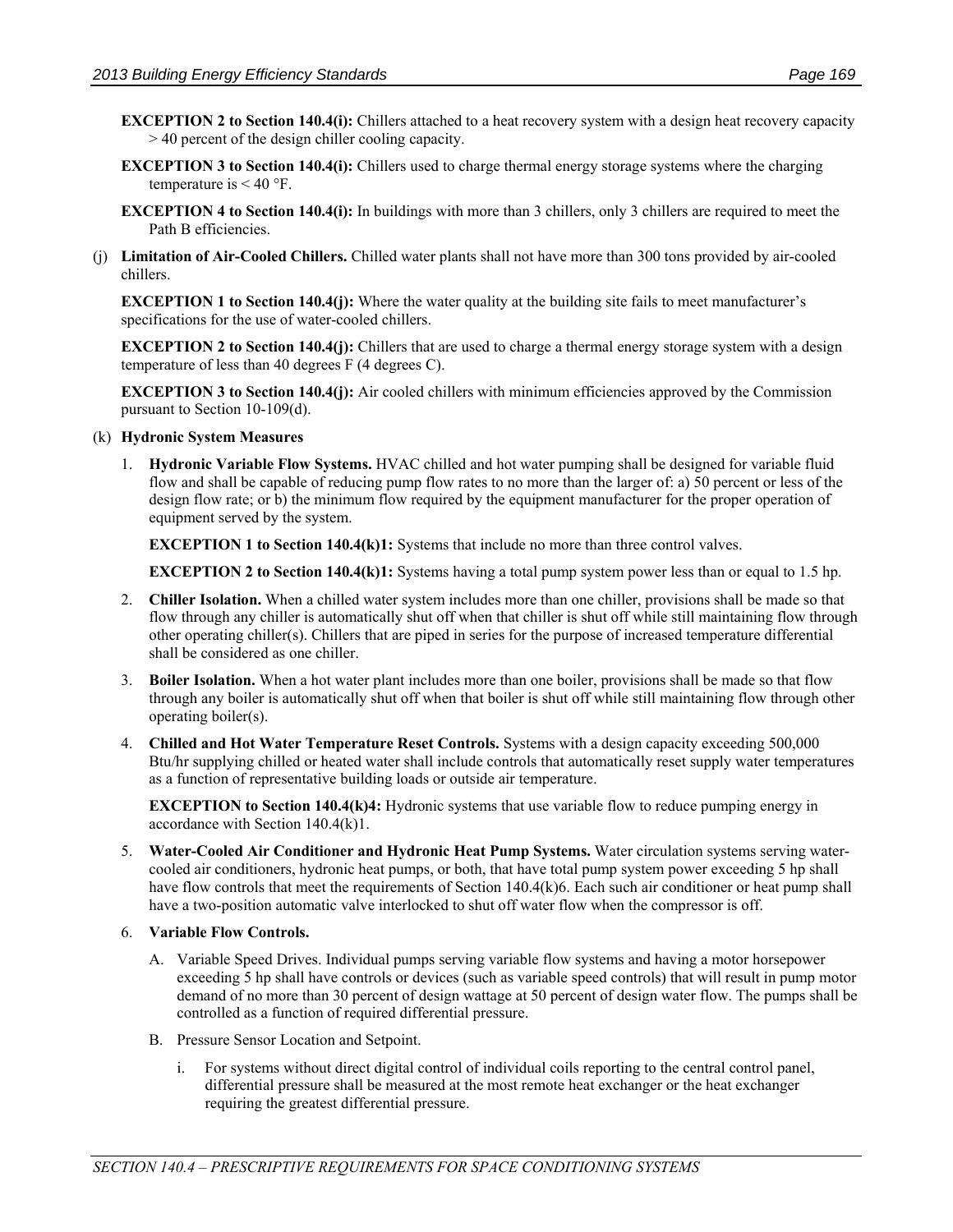ii. For systems with direct digital control of individual coils with a central control panel, the static pressure set point shall be reset based on the valve requiring the most pressure, and the setpoint shall be no less than 80 percent open. Pressure sensors may be mounted anywhere.

**EXCEPTION 1 to Section 140.4(k)6:** Heating hot water systems.

**EXCEPTION 2 to Section 140.4(k)6:** Condenser water systems serving only water-cooled chillers.

7. **Hydronic Heat Pump (WLHP) Controls.** Hydronic heat pumps connected to a common heat pump water loop with central devices for heat rejection and heat addition shall have controls that are capable of providing a heat pump water supply temperature deadband of at least 20°F between initiation of heat rejection and heat addition by the central devices.

**EXCEPTION to Section 140.4(k)7:** Where a system loop temperature optimization controller is used to determine the most efficient operating temperature based on real-time conditions of demand and capacity, dead bands of less than 20°F shall be allowed.

- (l) **Air Distribution System Duct Leakage Sealing.** Duct systems shall be sealed to a leakage rate not to exceed 6 percent of the nominal air handler airflow rate as confirmed through field verification and diagnostic testing, in accordance with the applicable procedures in Reference Nonresidential Appendices NA1 and NA2 if the criteria in subsections 1, 2, and 3 below are met:
	- 1. The duct system provides conditioned air to an occupiable space for a constant volume, single zone, spaceconditioning system; and
	- 2. The space conditioning system serves less than 5,000 square feet of conditioned floor area; and
	- 3. The combined surface area of the ducts located in the following spaces is more than 25 percent of the total surface area of the entire duct system:
		- A. Outdoors; or
		- B. In a space directly under a roof that
			- i. Has a U-factor greater than the U-factor of the ceiling, or if the roof does not meet the requirements of Section 140.3(a)1B, or
			- ii. Has fixed vents or openings to the outside or unconditioned spaces; or
		- C. In an unconditioned crawlspace; or
		- D. In other unconditioned spaces.
- (m) **Fan Control.** As of the applicable date listed in TABLE 140.4-D, each cooling system listed in TABLE 140.4-D shall be designed to vary the indoor fan airflow as a function of load and shall comply with the following requirements:
	- 1. DX and chilled water cooling systems that control the capacity of the mechanical cooling directly based on occupied space temperature shall (i) have a minimum of 2 stages of fan control with no more than 66percent speed when operating on stage 1; and (ii) draw no more than 40 percent of the fan power at full fan speed, when operating at 66 percent speed.
	- 2. All other systems, including but not limited to DX cooling systems and chilled water systems that control the space temperature by modulating the airflow to the space, shall have proportional fan control such that at 50 percent air flow the power draw is no more than 30 percent of the fan power at full fan speed.
	- 3. Systems that include an air side economizer to meet 140.4(e)1 shall have a minimum of 2 speeds of fan control during economizer operation.

**EXCEPTION to Section 140.4(m):** Modulating fan control is not required for chilled water systems with all fan motors <1 HP, or for evaporative systems with all fan motors < 1 HP, if the systems are not used to provide ventilation air and all indoor fans cycle with the load.